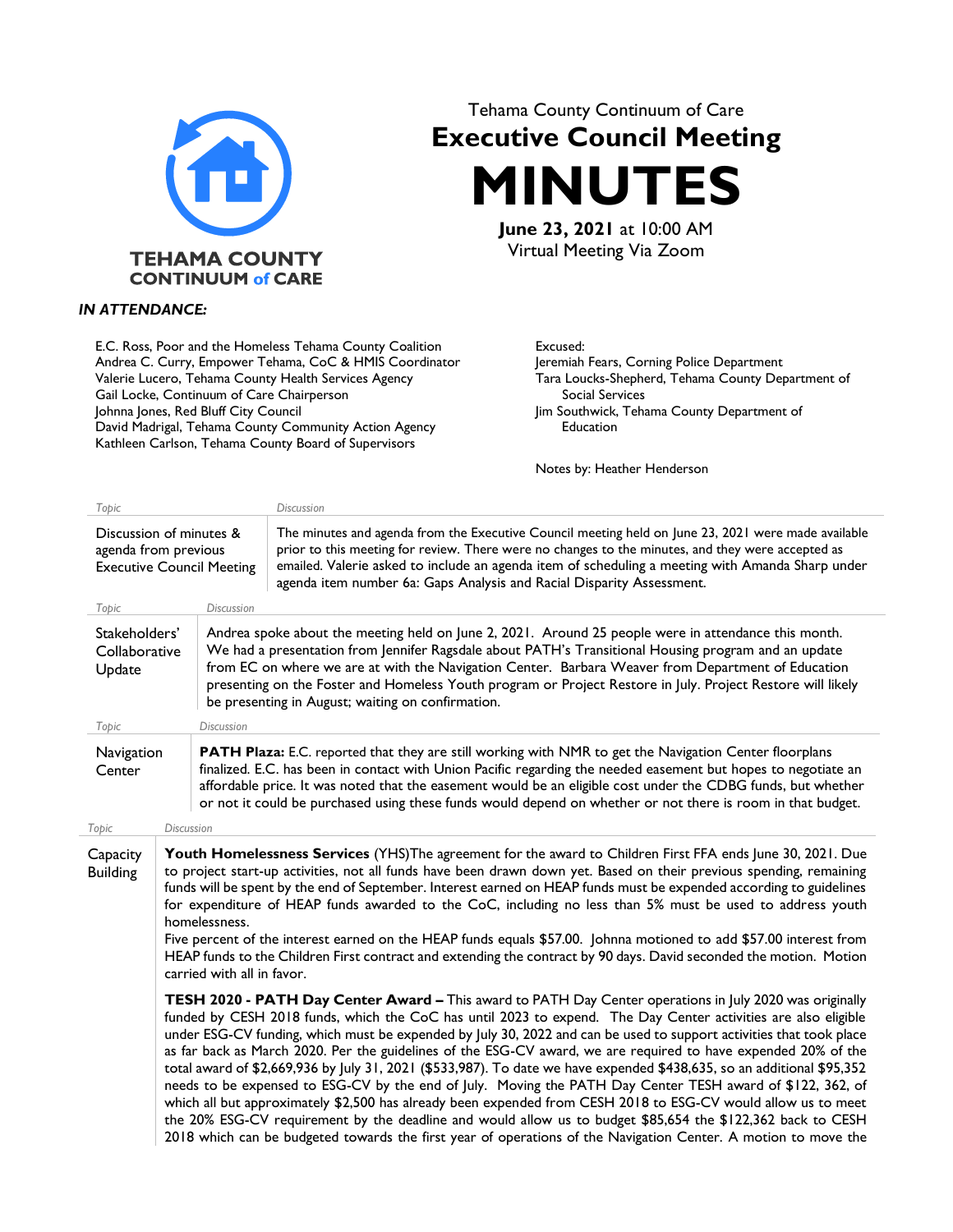PATH Day Center funding from CESH 2018 to ESG-CV funding. A motion was made by Valerie and Candy seconded the motion. The motion carried with all in favor.

**Homeless Emergency Aid Program (HEAP)** – Andrea sent out an update to the council on the larger expenses that had been made. As of yesterday, we still had some funds available in the Empower Tehama Warehouse fund and the PATH Navigation Center. All checks have been cut for Empower Tehama. There is still some ordering for PATH to do for Navigation Center kitchen equipment. Allene has been working with her son, Rick; Heather and Kyle from NMR to determine what is going to be needed in the kitchen and in getting quotes. Heather located a vendor that will hold our purchase delivery on the equipment until it's needed to avoid storage fees. The purchase should be finalized by the end of this week. All funds including interest will be expended by the June 30, 2021 deadline.

*Topic Discussion*

2021 CoC Initiatives

Update

**Gaps Analysis and Racial Disparity Assessment:** Andrea emailed the proposal from Housing Tools to the council members ahead of this meeting. She requested that everyone please review it and provide feedback. Andrea has met with Housing Tools a few times on the development of the proposal. Deliverables will include a set of tools that we can use ourselves to conduct updated Gaps Analysis. The proposal is itemized, please let Andrea know if you would like something removed or added. The current proposal will cost \$37,400. Andrea noted that there are a it would be possible to opt for stakeholder interviews be held via Zoom rather than in-person meetings to reduce travel costs for Housing Tools, which they would pass along to us. In the racial equity section, it's very encouraging to see that some of their staff has done work with Migrant Education and Latino Outreach and the Paskenta Nomlaki Tribe in South Tehama County. The funding that we can use to cover the analysis would be HHAP Round 1 & Round 2 funds which have a regional coordination component. We may be able to use ESG-CV funds which support meeting the states racial equity goals. Completing a Gaps Analysis and a Racial Equity Assessment is a requirement of being a HHAP funds recipient. starting point of the gaps analysis would be to look at our 10-year plan to see if we've made any progress on the priorities and goals that we set and to assess the progress that we've made and determine whether the goals need updated. In group discussion it was mentioned Permanent Housing could be added to the scope of work. Andrea will inquire on how an update to the current 10-Year Plan would be done and what funding would be available for this.

**Permanent Housing** – Valerie proposed having Amanda Sharp come speak to interested Stakeholders' Group members and Executive Council members about the ins and outs of the Housing Authority. This way we will be well informed and ready for any opportunities of the brick and mortar funding that is in the works. Amanda has gained knowledge and understanding of Public Housing Authorities and housing funding in her position in Placer County and is willing to share what she's learned with us in order to strengthen our position to build capacity in Tehama County. Val will contact Amanda to set a meeting before the end of August.

Gail suggested that a Permanent Housing subcommittee be formed to begin working on specific plans for promoting development of more housing in Tehama County. Val mentioned that Debbie Villasenor, the housing consultant that has been instrumental in the Olive Grove project would be an important person to have on this subcommittee, as she has extensive knowledge in this area. Gail, David and Andrea expressed interest in participating on the subcommittee, as well. Andrea mentioned that she has been reviewing the current housing elements in the city and county and looking specifically at the properties on the vacant land inventories zoned for multi-family housing. She noted that the county's most recent inventory includes parcels that were not included in the previous inventory. Johnna noted that the city had just started another Housing Elements update that is scheduled to be done in eighteen months.

| Topic                     |                                                                                                                | Discussion                                                                                                                                                                                                                                                                                                                                                                                                                                                                                                                                                                                                                                                                                                                                                                                                                                                                                                                                                                                                                                                                                                                                                            |  |
|---------------------------|----------------------------------------------------------------------------------------------------------------|-----------------------------------------------------------------------------------------------------------------------------------------------------------------------------------------------------------------------------------------------------------------------------------------------------------------------------------------------------------------------------------------------------------------------------------------------------------------------------------------------------------------------------------------------------------------------------------------------------------------------------------------------------------------------------------------------------------------------------------------------------------------------------------------------------------------------------------------------------------------------------------------------------------------------------------------------------------------------------------------------------------------------------------------------------------------------------------------------------------------------------------------------------------------------|--|
| HMIS/Coordinated<br>Entry |                                                                                                                | Andrea reported that the first training for the new HMIS Apricot system was held yesterday with two more<br>scheduled for June 24 <sup>th</sup> and June 29 <sup>th</sup> . Most users will be training in person at the Empower Tehama Walnut<br>Street location with an additional Zoom training for Nation's Finest. We will have access to the Clarity data<br>until August 31, 2021, and the goal is to have all data transferred to the new system so that it can go live on July<br>6 <sup>th</sup> . Lowell Fletcher is our HMIS trainer and Heather will be working on the CES Training, which is scheduled<br>for September/October after the HMIS migration. We need a HMIS/CES committee to review the technical<br>changes and updates to these policies and procedures. CES has been used on more projects, so this will be a<br>bigger conversation for the committee. The committee should be made up of representatives from each of the<br>agencies that are HMIS/CES users if possible, in updating the policies and procedures. She would like to have<br>this committee formed by September 2021. This will be on the agenda again in September. |  |
| Topic                     |                                                                                                                | <b>Discussion</b>                                                                                                                                                                                                                                                                                                                                                                                                                                                                                                                                                                                                                                                                                                                                                                                                                                                                                                                                                                                                                                                                                                                                                     |  |
| Covid -19                 | <b>Community Covid-19 update:</b> Val reported that our case numbers have decreased but that COVID is far from |                                                                                                                                                                                                                                                                                                                                                                                                                                                                                                                                                                                                                                                                                                                                                                                                                                                                                                                                                                                                                                                                                                                                                                       |  |

Emergency Interventions over. We had 11 cases in the week of June  $13<sup>th</sup> - 20<sup>th</sup>$ . That's the lowest we've had to date for a seven-day period. We still have hospitalized patients and haven't had a death in the last five weeks. We had sixteen state contact tracers at the height of COVID-19 that have been recalled, so we need locals to do this job now. Our vaccination rates are low which is a concern with the new variants that are showing up in the county. She noted that people are reluctant to get the vaccine because they see it as experimental, but this is incorrect – the FDA reviewed extensive clinical trial